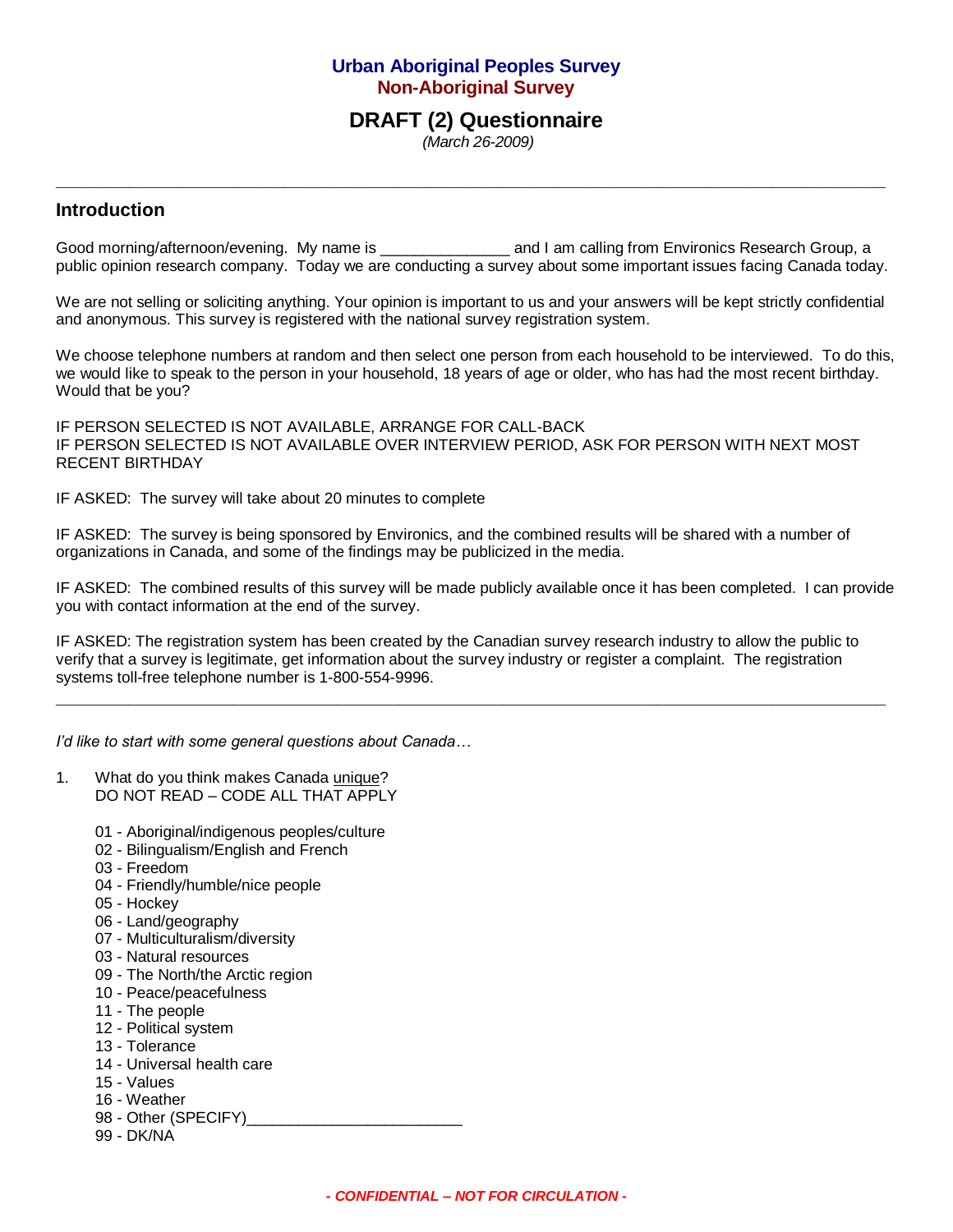- 2. Do you think each of the following is very important, somewhat important, not very important or not at all important in defining Canada? READ AND ROTATE
	- a. Aboriginal history and culture
	- b. Bilingualism
	- c. Multiculturalism
	- d. Land and geography

01 – Very important 02 – Somewhat important 03 – Not very important 04 – Not at all important VOLUNTEERED 99 - DK/NA

- 3. Are you an Aboriginal person; that is, First Nations, Métis or Inuit?
	- 01- Yes SAY "Thank you very much, but I have no further questions at this time. While we are conducting a separate survey with Aboriginal people living in cities across Canada, this particular survey is for non-Aboriginal people." 02- No CONTINUE 99- DK/NA THANK AND END INTERVIEW

IF ASKED FOR MORE INFORMATION, DIRECT THEM TO: www.environicsinstitute.org

## UAPS MAIN SURVEY Q.I10

- 4. I'm going to read you a list of opinions that we often hear expressed. For each one, please tell me whether you totally agree, somewhat agree, somewhat disagree or totally disagree. READ AND ROTATE
	- a. There is room for a variety of languages and cultures in this country.
	- b. We have to take steps to protect our cultural traditions from outside influences.
	- c. Learning other languages makes us forget our own cultural traditions.
	- d. I am concerned about losing my cultural identity.
	- e. I am very concerned that I will not have enough money to live comfortably in the future.
	- f. This country is prosperous and wealthy enough for everyone to feel secure.
	- g. People's chances of being robbed, assaulted and even murdered are getting higher and higher.
	- 01 Totally agree 02 – Agree somewhat 03 – Disagree somewhat 04 – Totally disagree VOLUNTEERED 99 - DK/NA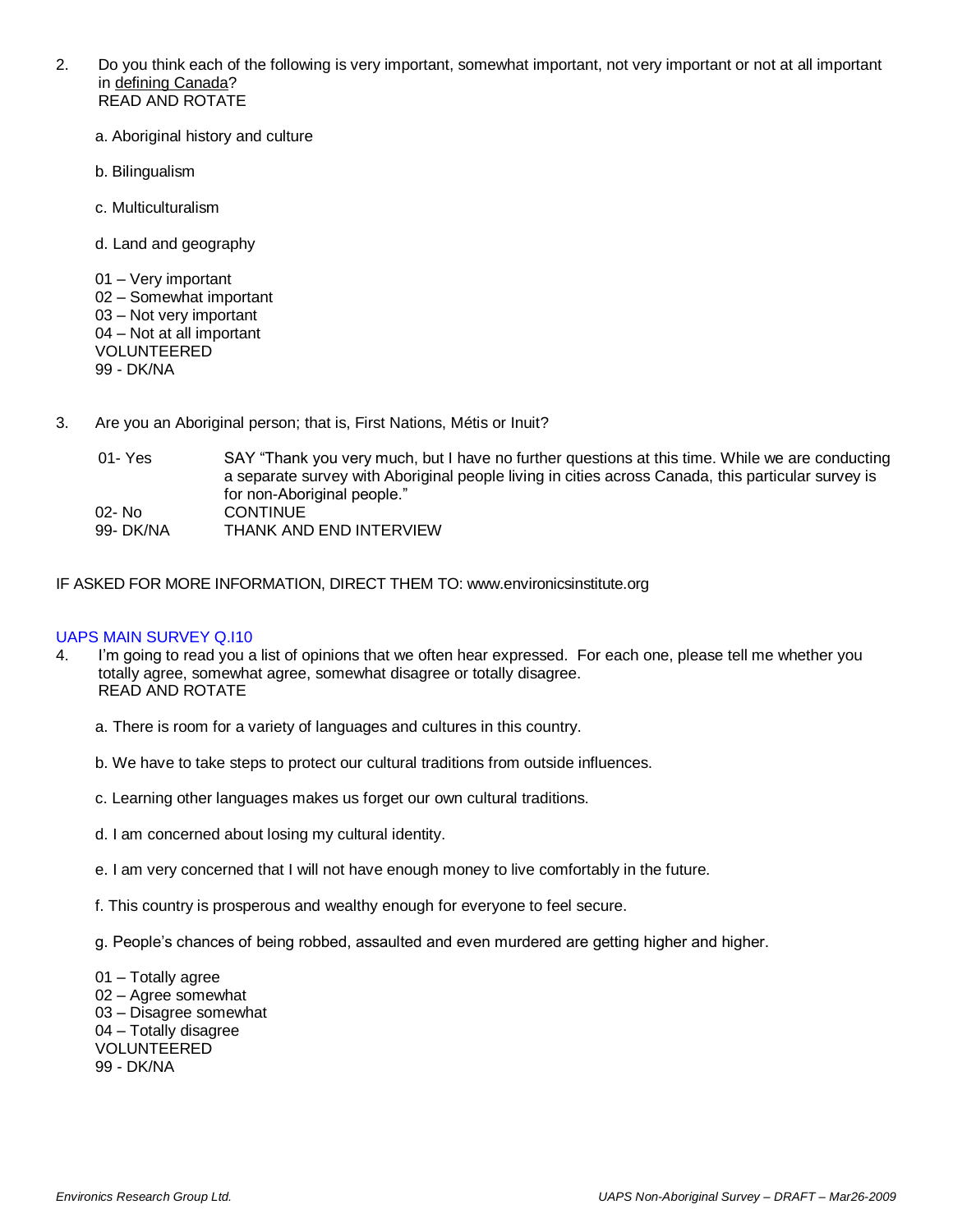#### UAPS MAIN SURVEY Q.A20

- 5. Overall, how much impact do you think people like you can have in making your town, city or area a better place to live? READ
	- 01 No impact at all 02 – A small impact 03 – A moderate impact 04 – Or, a big impact VOLUNTEERED 99 – DK/NA

*The rest of this survey is about Aboriginal people in Canada. When we use the term "Aboriginal people" in this survey, we are referring to First Nations people, who are Registered Indians living on and off reserves, as well as non-status Indians, Inuit and Métis.* 

6. What first comes to mind when you think of Aboriginal people in Canada? **SPECIFY** 

\_\_\_\_\_\_\_\_\_\_\_\_\_\_\_\_\_\_\_\_\_\_\_\_\_\_\_\_\_\_\_\_\_\_\_\_\_\_

99 – DK/NA

## UAPS MAIN SURVEY Q.C8

7. Is your impression of Aboriginal people generally positive or negative?

01 - Generally positive

- 02 Generally negative
- VOLUNTEERED
- 03 Neither positive/negative
- 99 DK/NA

## UAPS MAIN SURVEY Q.C9

8. Over the past few years, has your impression of Aboriginal people gotten better or worse, or stayed the same?

| 01 - Better          |              |
|----------------------|--------------|
| 02 - Worse           |              |
| 03 - Stayed the same | SKIP TO Q.10 |
| VOLUNTEERED          |              |
| 99 - DK/NA           | SKIP TO Q.10 |

9. (IF BETTER/WORSE IN Q.8) Why do you say that? **SPECIFY** 

\_\_\_\_\_\_\_\_\_\_\_\_\_\_\_\_\_\_\_\_\_\_\_\_\_\_\_\_\_\_\_\_\_\_\_\_\_\_

99 – DK/NA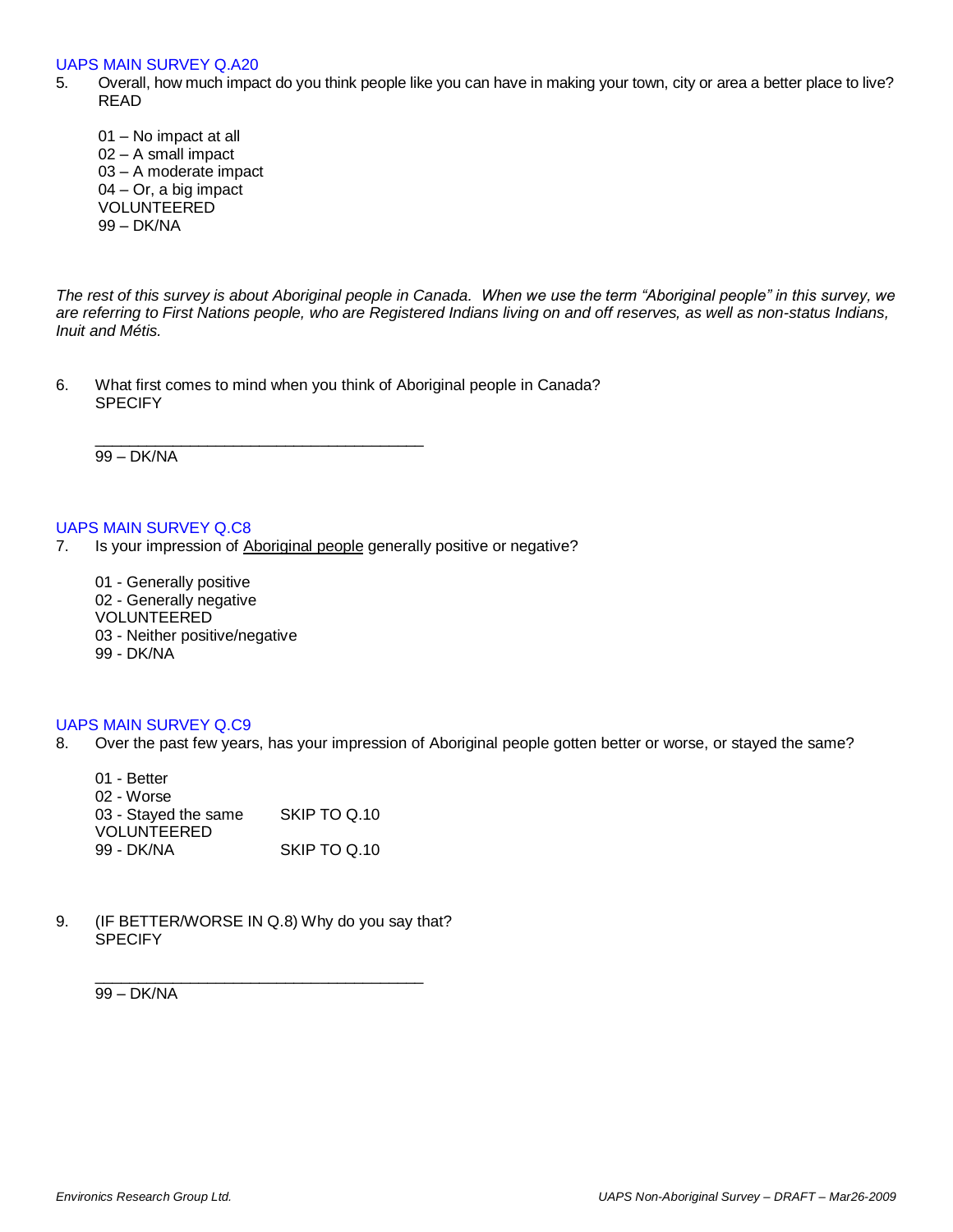### UAPS MAIN SURVEY Q.C7

- 10. In what ways, if any, do you think Aboriginal people are different from non-Aboriginal people? DO NOT READ – CODE ALL THAT APPLY
	- $01 -$
	- 02 -
	- 03 -
	- $04 -$
	- $05 -$
	- 06 -
	- 98 Other (SPECIFY)\_
	- 97 None/they are the same
	- 99 DK/NA
- 11. Some people say [ROTATE] Aboriginal people should be considered just like other cultural or ethnic groups in Canada's multicultural society. Other people say [ROTATE] that as the First Peoples of Canada, Aboriginal people should have unique rights and privileges. Which one of these two points of view is closest to your own?

01 – Should be considered like other cultural/ethnic groups 02 – Should have unique rights/privileges VOLUNTEERED 03 - Depends 98 – Other (SPECIFY \_\_\_\_\_\_\_\_\_\_\_\_\_\_\_\_\_\_\_\_\_\_) 99 - DK/NA

## SIMILAR TO FC 2006-4

- 12. Some people say that [ROTATE] Aboriginal people should blend into Canadian society and not form a separate community. Other people say [ROTATE] that Aboriginal people should be free to maintain their own spiritual and cultural practices and traditions. Which one of these two points of view is closest to your own?
	- 01 Should blend into Canadian society 02 – Should be free to maintain spiritual and cultural practices VOLUNTEERED 03 - Depends 99 - DK/NA
- 13. How much of a contribution do you think Aboriginal people and their culture have made in each of the following areas? Have they made a major contribution, a moderate contribution, a minor contribution, or no contribution to [ITEM]? READ AND ROTATE
	- a. Canada's national identity
	- b. Culture and the arts
	- c. Our environmental awareness

01 – A major contribution 02 – A moderate contribution 03 – A minor contribution 04 – or, no contribution VOLUNTEERED 99 - DK/NA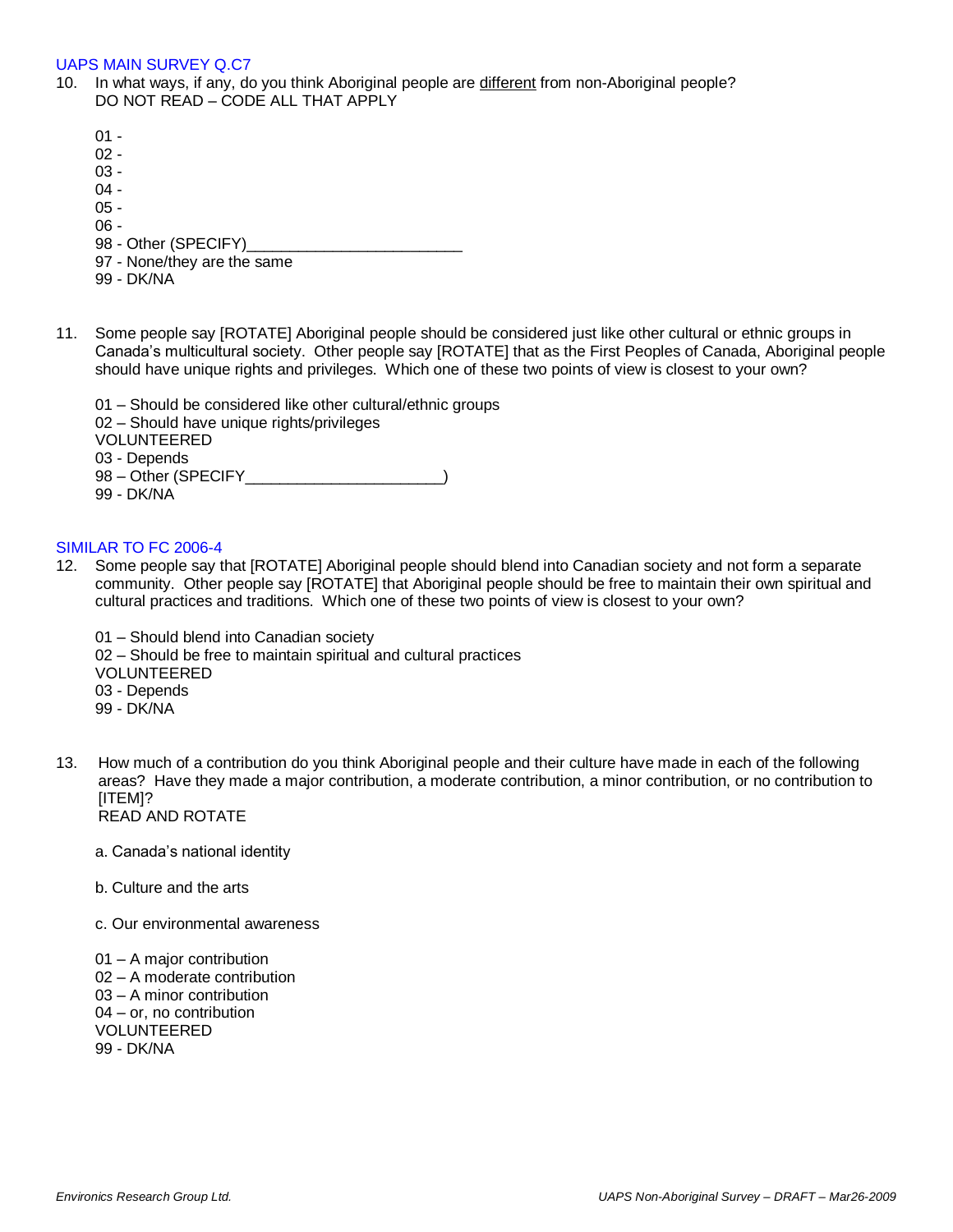- 14. In your opinion, how important is it for non-Aboriginal Canadians to understand the history and culture of Aboriginal people? Is it…?
	- 01 Very important 02 – Somewhat important 03 – Not very important 04 – Not at all important VOLUNTEERED 99 - DK/NA
- 15. Do you think that schools in Canada do an excellent, good, only fair or poor job of teaching students about Aboriginal people and their history?
	- 01 Excellent 02 - Good 03 - Only fair 04 - Poor VOLUNTEERED 99 - DK/NA

*On a slightly different topic…*

- 16. In your opinion, what is the most important problem facing Aboriginal people in Canada today? DO NOT READ – CODE ONE ONLY
	- 01 Assimilation/threat to culture and traditions
	- 02 Alcohol/drug problems
	- 03 Education issues
	- 04 Lack of housing/Homelessness
	- 05 Land claim settlements
	- 06 Poverty
	- 07 Racism/discrimination
	- 08 Self-government
	- 09 Unemployment
	- 98 Other (SPECIFY)
	- 99 DK/NA
- 17. And in your opinion, what is the most important problem facing Aboriginal people living in cities across Canada today?

DO NOT READ – CODE ONE ONLY

- 01 Assimilation/threat to culture and traditions
- 02 Alcohol/drug problems
- 03 Education issues
- 04 Lack of housing/Homelessness
- 05 Land claim settlements
- 06 Poverty
- 07 Racism/discrimination
- 08 Self-government
- 09 Unemployment
- 98 Other (SPECIFY)
- 99 DK/NA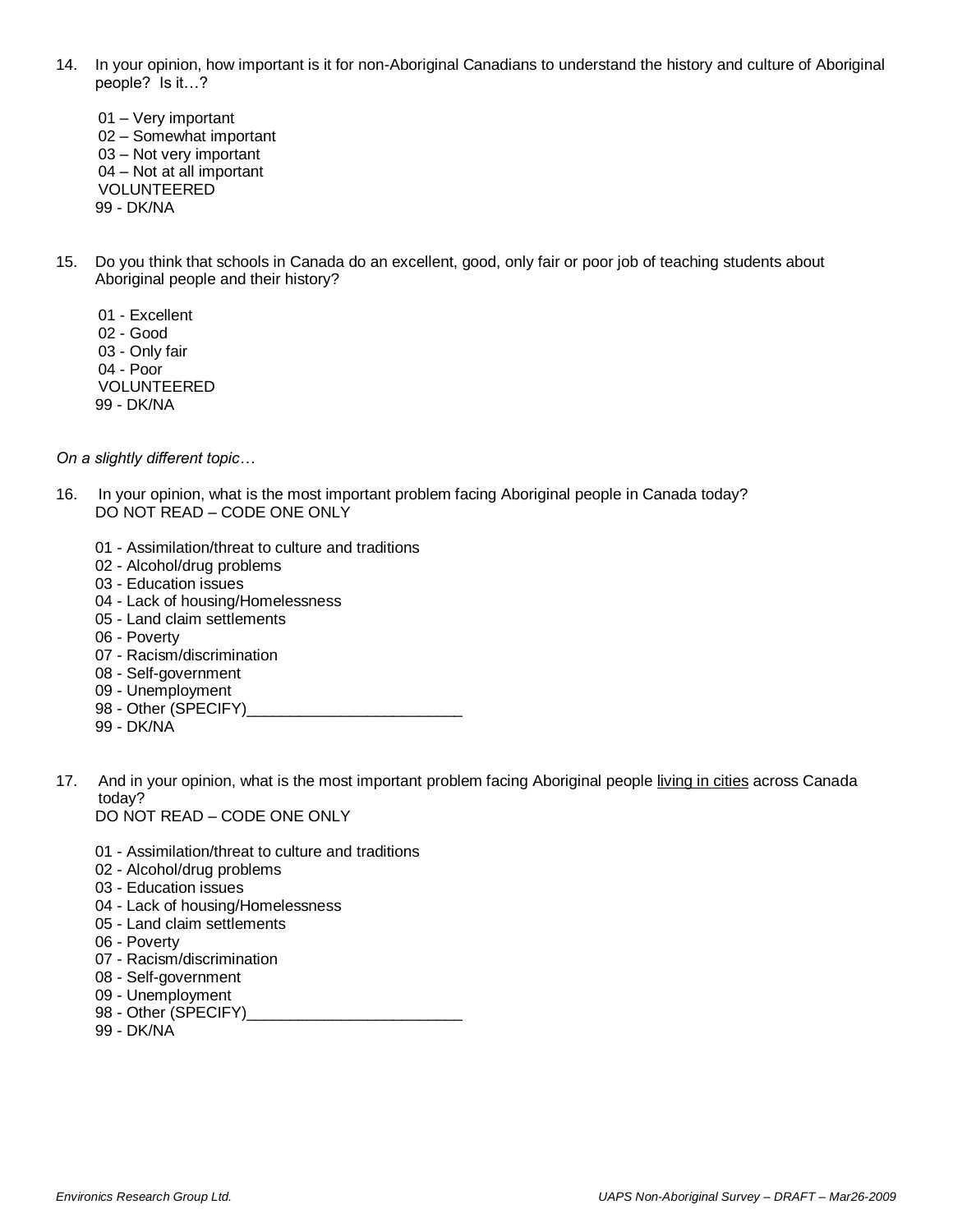#### FOCUS CANADA 2005-4 Q20

- 18. In your opinion, have Aboriginal people in Canada largely caused their own problems or have the problems been caused primarily by the attitudes of Canadians and the policies of governments?
	- 01 Caused own problems 02 - Problems caused by attitudes/policies VOLUNTEERED 03 – Both equally 04 – Neither 98 – Other (SPECIFY \_\_\_\_\_\_\_\_\_\_\_\_\_\_\_\_) 99 - DK/NA

#### SIMILAR TO FC 2006-4

19. Would you describe the current relations between Aboriginal people and non-Aboriginal people in Canada today as very positive, somewhat positive, somewhat negative or very negative?

01 – Very positive 02 – Somewhat positive 03 – Somewhat negative 04 – Very negative VOLUNTEERED 05 – Neither positive/negative 99 - DK/NA

## FOCUS CANADA 2005-4 Q22

- 20. Do you think relations between Aboriginal people and non-Aboriginal people in Canada are improving, deteriorating or staying about the same?
	- 01 Improving
	- 02 Deteriorating
	- 03 About the same SKIP TO Q.22
	- 99 DK/NA SKIP TO Q.22

\_\_\_\_\_\_\_\_\_\_\_\_\_\_\_\_\_\_\_\_\_\_\_\_\_\_\_\_\_\_\_\_\_\_\_\_\_\_

21. (IF IMPROVING/DETERIORATING IN Q.20) Why do you say that? **SPECIFY** 

99 – DK/NA

#### FOCUS CANADA 2006-4 Q30

- 22. Do you personally have contact with Aboriginal people often, occasionally, rarely or never?
	- 01 Often 02 - Occasionally 03 - Rarely 04 – Never VOLUNTEERED 99 - DK/NA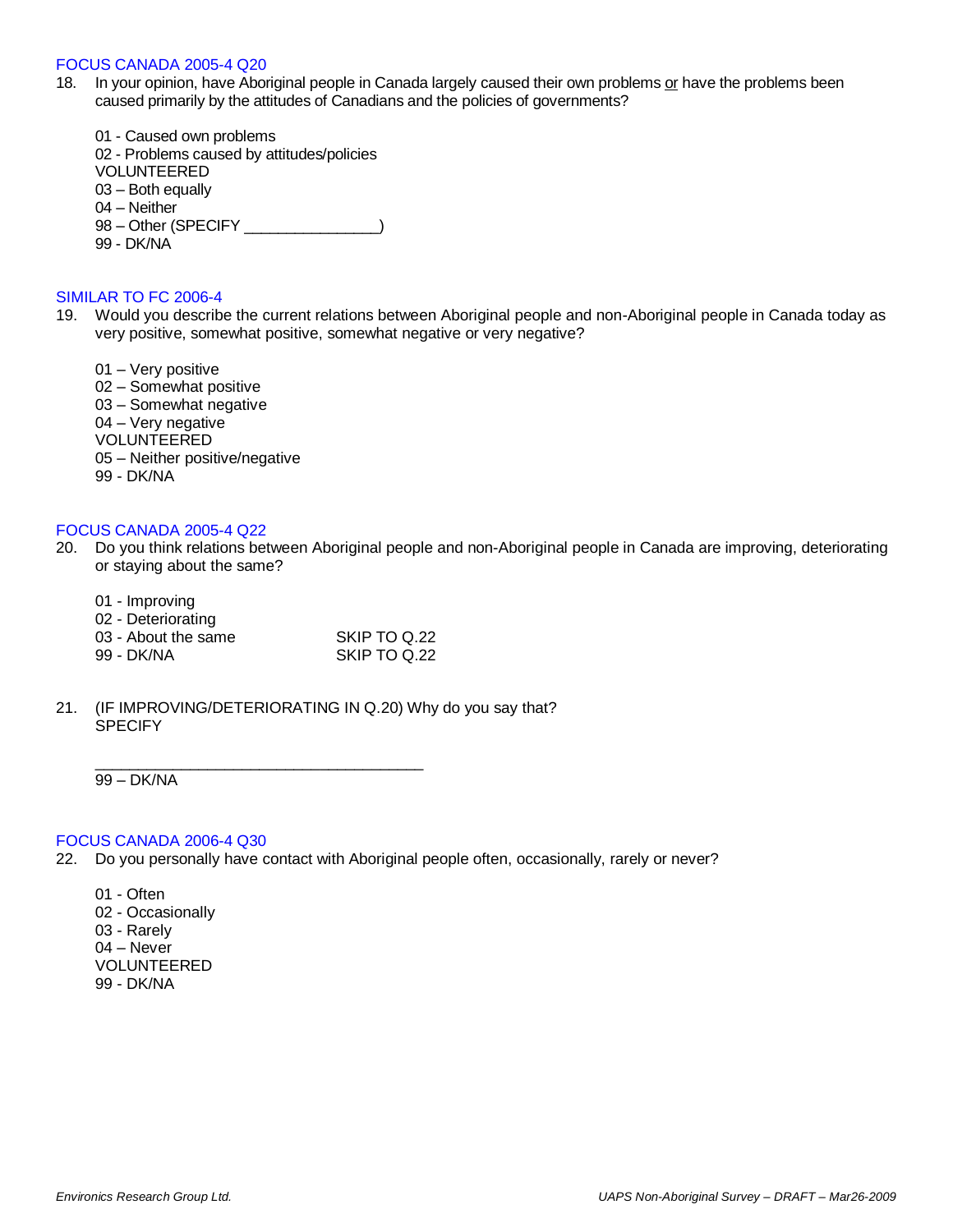#### FOCUS CANADA 2006-4 Q31

- 23. Do you think Aboriginal people are often, sometimes, rarely or never the subject of discrimination in Canadian society today?
	- 01 Often 02 - Sometimes 03 - Rarely 04 - Never VOLUNTEERED 99 - DK/NA
- 24. Do you think Aboriginal people are subject to more, less or about the same amount of discrimination as each of the following groups? READ AND ROTATE

a. Jews

c. Blacks

d. Chinese

e. Pakistanis or East Indians

f. Muslims

01 - More 02 - Less 03 – Same amount VOLUNTEERED 99 - DK/NA

*Thinking now specifically about the justice system…*

25. Would you say that Canada's justice system generally treats Aboriginal people fairly or unfairly?

01 - Fairly 02 – Unfairly 99 – DK/NA

## SIMILAR TO UAPS MAIN SURVEY QE2

26. Some people say that the criminal justice system should incorporate a separate approach for Aboriginal people, which incorporates Aboriginal concepts of justice, such as sentencing circles and healing circles, Aboriginal laws, and alternatives to punishment such as reconciliation and restoration. Do you think this separate approach to justice for Aboriginal people is a good idea or a bad idea?

01 – Good idea

02 – Bad idea

| 99 – DK/NA | SKIP TO Q.28 |
|------------|--------------|
|            |              |

## SIMILAR TO UAPS MAIN SURVEY QE3

27. (IF GOOD/BAD IDEA IN Q.26) Why do you say that? **SPECIFY** 

\_\_\_\_\_\_\_\_\_\_\_\_\_\_\_\_\_\_\_\_\_\_\_\_\_\_\_\_\_\_\_\_\_\_\_\_\_\_

99 – DK/NA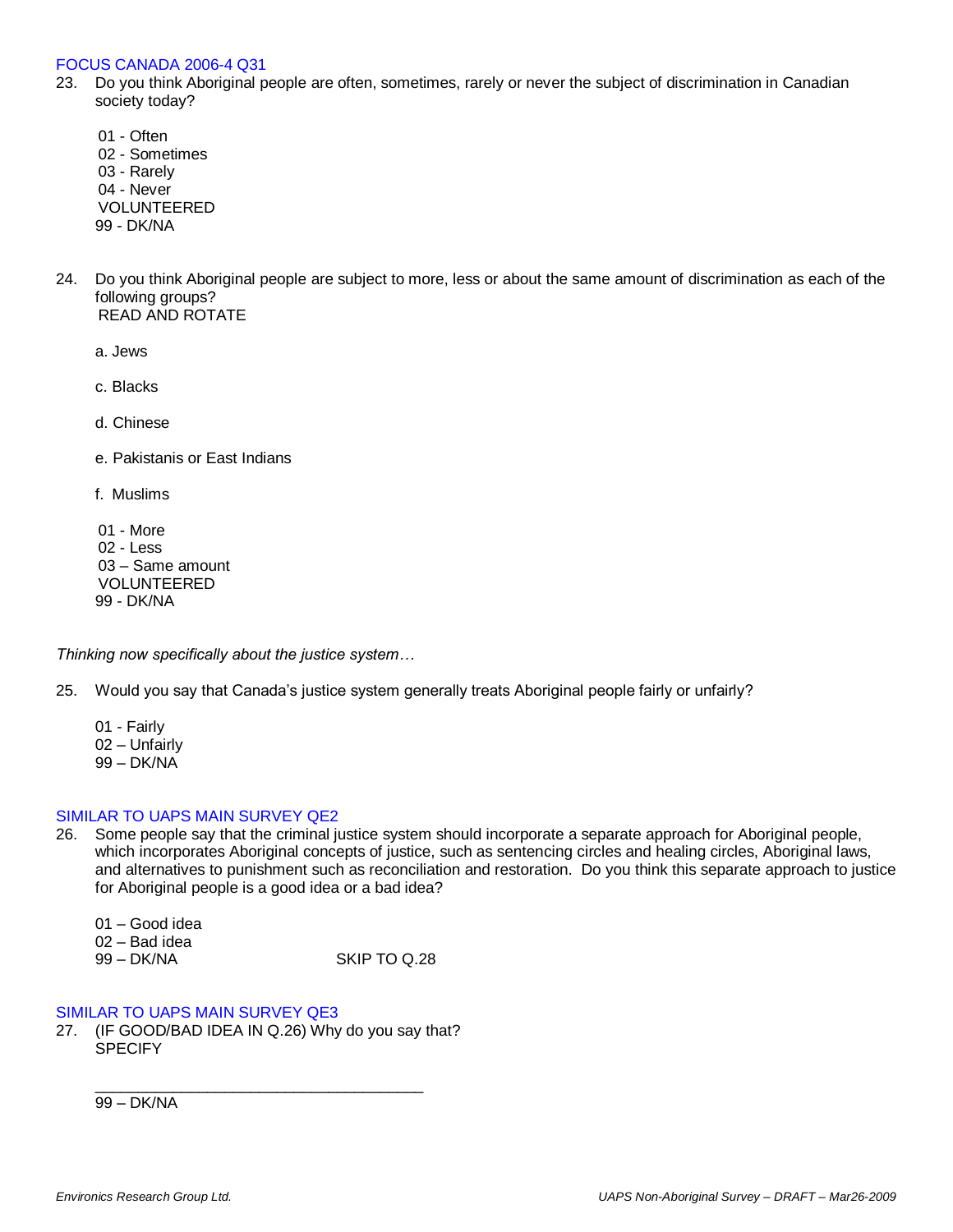*Changing topics again…*

- 28. From where or from whom have you learned what you know about Aboriginal people and their culture? DO NOT READ – CODE ALL THAT APPLY PROBE: Anywhere else?
	- 01 Have Aboriginal friends/neighbours/co-workers
	- 02 Media/television/newspapers
	- 03 Cultural performances/dance/music/art exhibits
	- 04 Museums
	- 05 School
	- 06 From what family/friends have told me
	- 07 Books
	- 08 Movies/films
	- 98 Other (SPECIFY)
	- 99 DK/NA
- 29. How much attention do you generally pay to news and issues about Aboriginal people? Would you say you pay…? READ
	- 01 A great deal of attention 02 – Some attention 03 – Only a little attention 04 – None at all VOLUNTEERED 99 – DK/NA
- 30. I am going to read you a list of activities, and please tell me if you have done each of them in the past 12 months, over 12 months ago, or never. READ AND ROTATE
	- a. Attended an Aboriginal spiritual or cultural ceremony, such as a pow-wow, a potlatch, a smudging ceremony, or a sweat lodge ceremony
	- b. Experienced a performance of Aboriginal dance, music or singing
	- c. Visited a museum exhibit about the lives and traditions of Aboriginal people
	- d. Read a fiction or non-fiction book about Aboriginal people
	- e. Visited a First Nations reserve
	- f. Watched a movie or a television show about Aboriginal people

01 – Past 12 months 02 – Over 12 months ago 03 – Never VOLUNTEERED 99 – DK/NA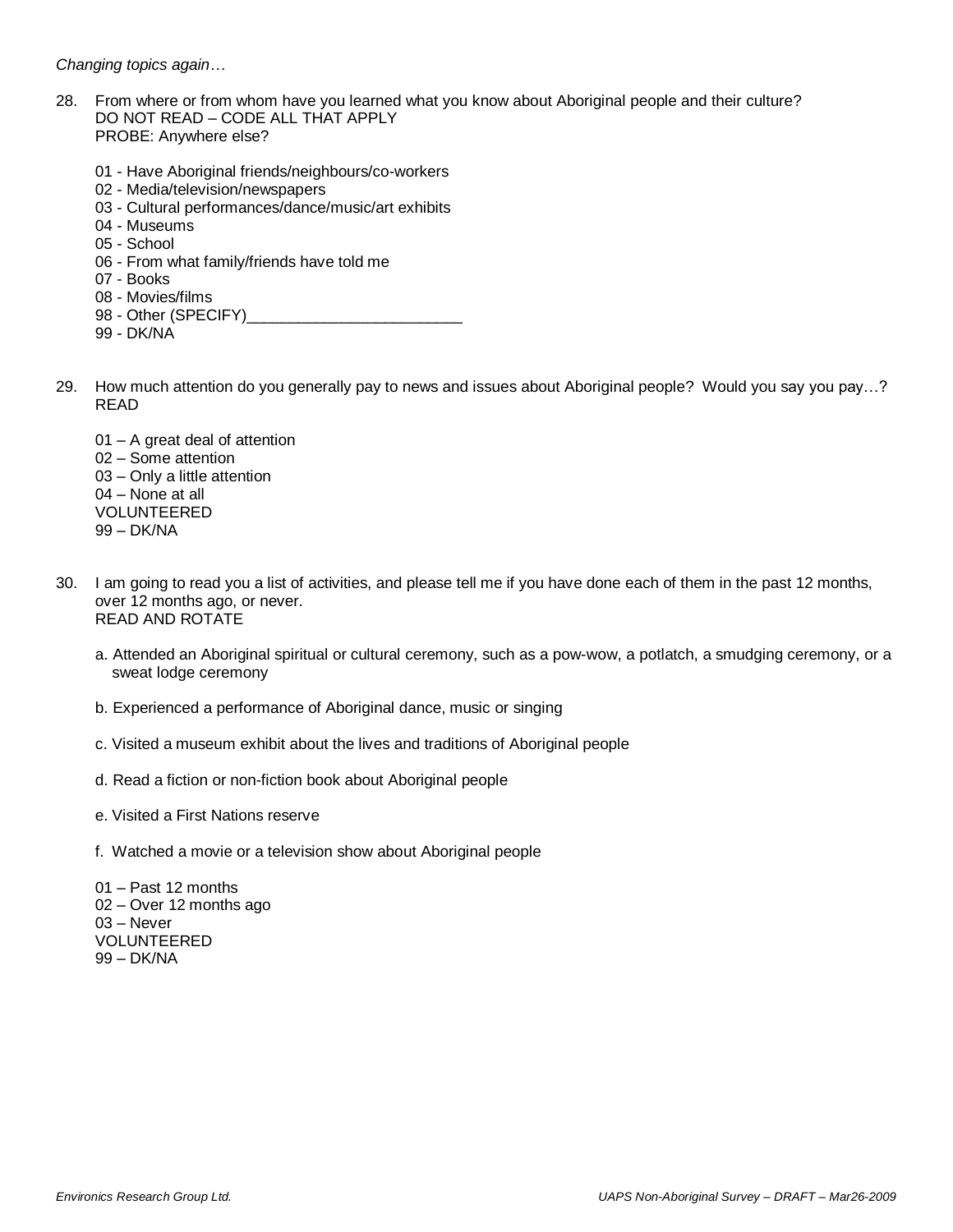- 31. Are you aware of an Aboriginal community in your town, city or area? By community, I mean either a physical area or neighbourhood, or a social community.
	- 01 Yes SKIP TO Q.33 02 – No 03 – DK/NA
- 32. To the best of your knowledge, are there any Aboriginal people living in your town, city or area?

| 01 - Yes   |              |
|------------|--------------|
| 02 – No    | SKIP TO Q.40 |
| 03 – DK/NA | SKIP TO Q.40 |

33. Do you think this is positive, neutral or negative for your town, city or area?

| 01 - Positive | ASK Q.34     |
|---------------|--------------|
| 02 – Neutral  | SKIP TO Q.36 |
| 03 - Negative | ASK Q.35     |
| VOLUNTEERED   |              |
| 99 – DK/NA    | SKIP TO Q.36 |

\_\_\_\_\_\_\_\_\_\_\_\_\_\_\_\_\_\_\_\_\_\_\_\_\_\_\_\_\_\_\_\_\_\_\_\_\_\_

\_\_\_\_\_\_\_\_\_\_\_\_\_\_\_\_\_\_\_\_\_\_\_\_\_\_\_\_\_\_\_\_\_\_\_\_\_\_

34. (IF POSITIVE IN Q.33) In what ways do you think Aboriginal people contribute to your town, city or area? **SPECIFY** 

99 – DK/NA

 $\overline{a}$   $\overline{b}$   $\overline{c}$ 

NOW SKIP TO Q.36

35. (IF NEGATIVE IN Q.33) What challenges does this mean for your town, city or area? **SPECIFY** 

99 – DK/NA

#### SIMILAR TO FC 2006-4

- 36. [IF YES AT Q.31 OR Q.32] Would you describe the current relations between Aboriginal people and non-Aboriginal people in your town, city or area today as very positive, somewhat positive, somewhat negative or very negative?
	- 01 Very positive
	- 02 Somewhat positive
	- 03 Somewhat negative
	- 04 Very negative
	- VOLUNTEERED
	- 05 Neither positive/negative
	- 99 DK/NA

## FOCUS CANADA 2005-4 Q22

- 37. [IF YES AT Q.31 OR Q.32] Do you think relations between Aboriginal people and non-Aboriginal people in your town, city or area are improving, deteriorating or staying about the same?
	- 01 Improving
	- 02 Deteriorating
	- 03 About the same
	- 99 DK/NA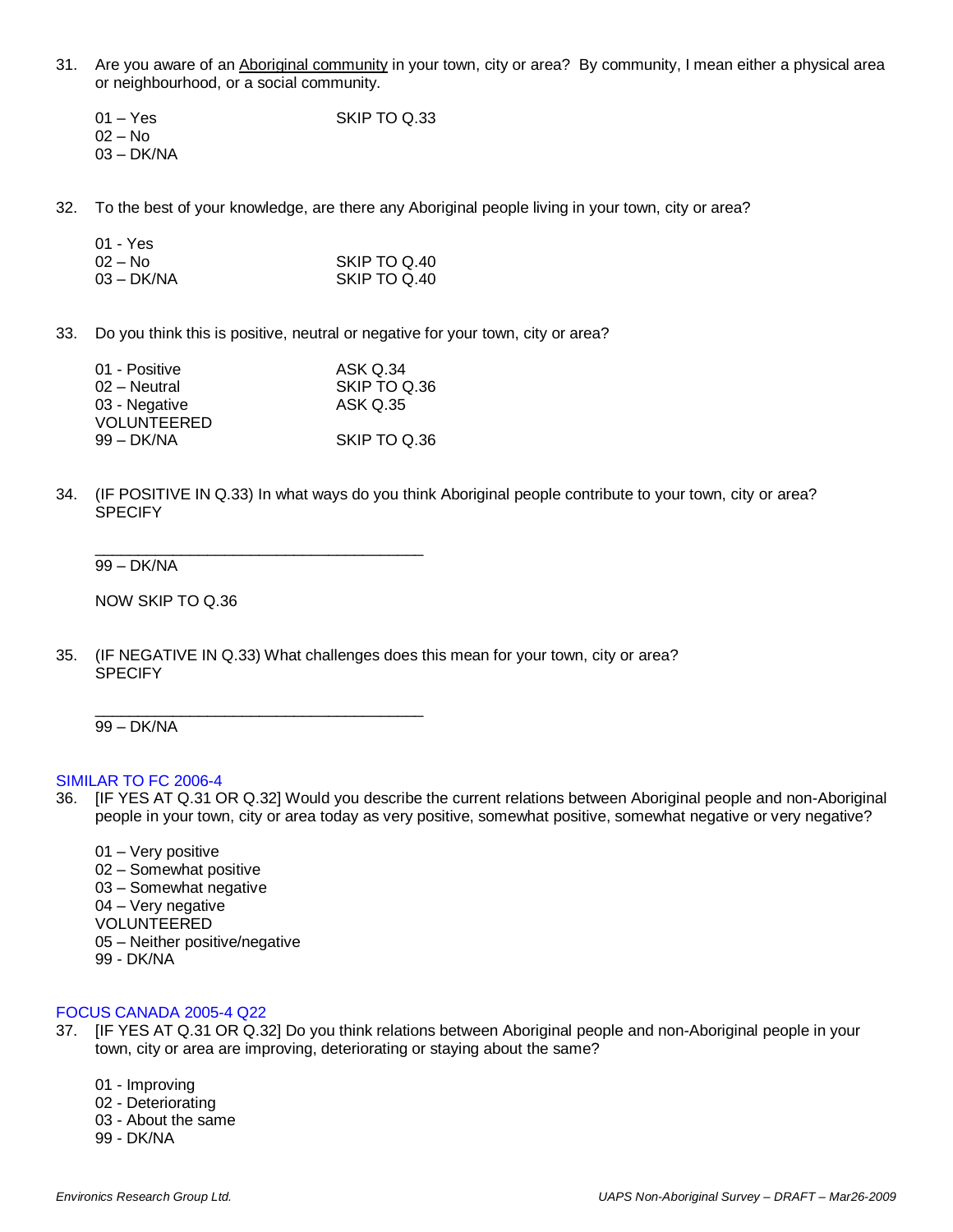38. [IF YES AT Q.31 OR Q.32] How many [INSERT ITEM] are Aboriginal? Would you say many, some, a few, or none? READ IN ORDER SHOWN

a. People living in your neighbourhood

b. Of your co-workers

MAIN SURVEY Q.C5 c. Of your close friends

01 - Many 02 - Some  $03 - A$  few 04 - None VOLUNTEERED 99 - DK/NA

## UAPS MAIN SURVEY Q.C6

- 39. [IF YES AT Q.31 OR Q.32] Do you have any interest in having (IF Q38 CODES 1-3: more) Aboriginal friends?
	- 01 Yes 02 - No 99 - DK/NA
- 40. [IF YES AT Q.30 OR Q.31] Do you think that the situation of Aboriginal people in your town, city or area is better, worse, or about the same as that of non-Aboriginal people in each of the following ways?

[IF NO/DK AT BOTH Q.30 AND Q.31] Now I would like to ask some questions about Aboriginal people living in cities. Do you think that the situation of Aboriginal people living in cities is better, worse, or about the same as that of non-Aboriginal people in each of the following ways?

READ AND ROTATE

- a. The opportunity to get a good education
- b. The opportunity to have meaningful employment
- c. Earning a good income
- d. Being connected to their culture and history
- e. Receiving fair treatment by the justice system
- f. Health care
- g. Having access to needed government services

01 - Better 02 - Worse 03 - About the same VOLUNTEERED 99 - DK/NA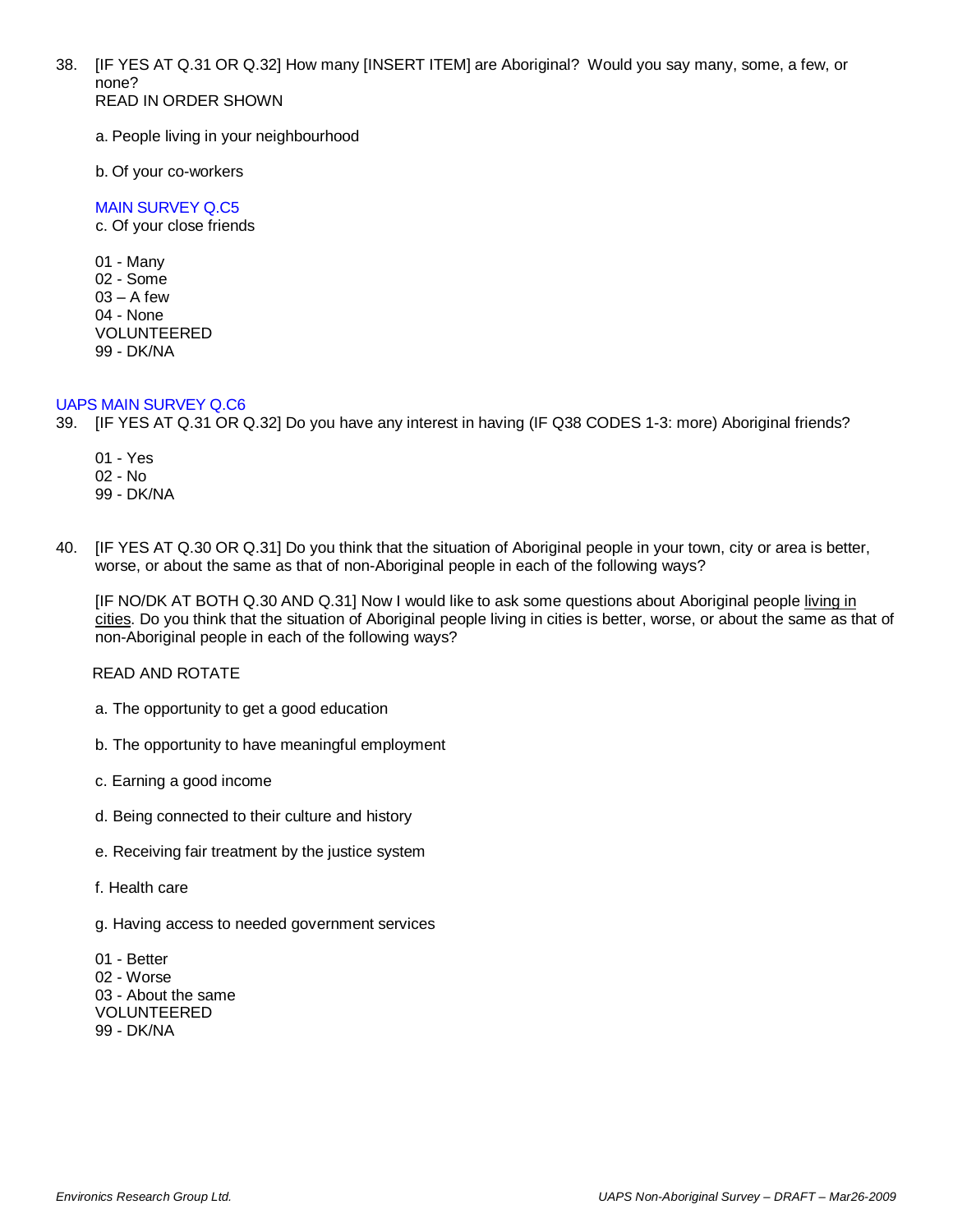41. [IF YES AT Q.30 OR Q.31] Are each of the following services doing an excellent, good, only fair or poor job at responding to the needs of Aboriginal people living in your city, town or area?

[IF NO/DK AT BOTH Q.30 AND Q.31] Are each of the following services doing an excellent, good, only fair or poor job at responding to the needs of Aboriginal people living in cities?

READ AND ROTATE

- a. The health care system
- b. Elementary or secondary schools
- c. Colleges and universities
- d. Employment and training services, to help people find work or upgrade their skills
- e. Social housing programs funded by the government, to help people find housing

f. The child welfare system, that could involve contact with social workers, group or foster care, and adoption services

g. Social assistance programs funded by the government, that provide financial assistance to people in need

01 - Excellent 02 - Good 03 - Only fair 04 - Poor VOLUNTEERED 99 - DK/NA

- 42. [IF YES AT Q.30 OR Q.31] Are you aware of any Aboriginal organizations in your town, city or area, which are run by and provide services for Aboriginal people?
	- 01 Yes
	- 02 No
	- 99 DK/NA
- 43. [IF YES AT Q.30 OR Q.31] Looking to the future, are you optimistic or pessimistic that the quality of life for Aboriginal people in your town, city or area will improve in the next 10 years?

[IF NO/DK AT BOTH Q.30 AND Q.31] Looking to the future, are you optimistic or pessimistic that the quality of life for Aboriginal people in Canada will improve in the next 10 years?

01 – Optimistic 02 – Pessimistic VOLUNTEERED 03 – Neither 04 - Depends 99 - DK/NA

44. [IF YES AT Q.30 OR Q.31] What do you think is the most important way your town, city or area can help ensure a better quality of life for Aboriginal people?

[IF NO/DK AT BOTH Q.30 OR Q.31] What do you think is the most important way to help ensure a better quality of life for Aboriginal people?

**SPECIFY** 

99 – DK/NA

\_\_\_\_\_\_\_\_\_\_\_\_\_\_\_\_\_\_\_\_\_\_\_\_\_\_\_\_\_\_\_\_\_\_\_\_\_\_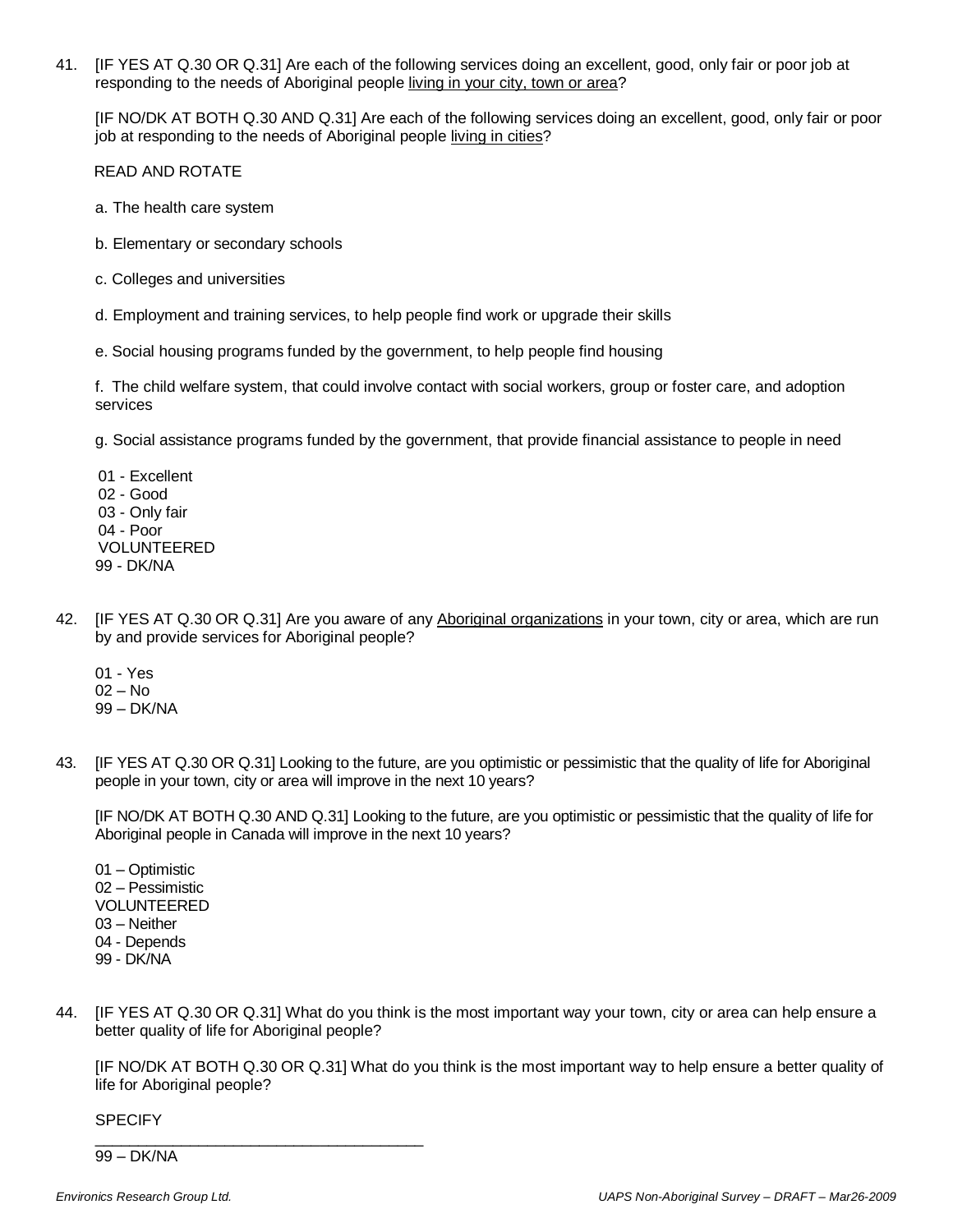#### UAPS MAIN SURVEY Q.F37

- 45. How important do you believe formal education is to improving the lives of Aboriginal people? READ
	- 01 Very important 02 – Somewhat important 03 – Not very important 04 – Not at all important VOLUNTEERED 99 - DK/NA

### ASK ALL

*To finish up, I would like to get some information to help us group your answers with other survey participants.*

#### UAPS MAIN SURVEY Q.F17

- A. What is the highest level of education you have attained? DO NOT READ – CODE ONE ONLY
	- 01 Some elementary (Grades 1-6)
	- 02 Completed elementary (Grades 7-8)
	- 03 Some high school (Grades 9-11)
	- 04 Completed high school (Grades 12 or 13 or OAC)
	- 05 Some trade, technical or vocational school, or business college
	- 06 Some community college, CEGEP or nursing school
	- 07 Some university
	- 08 Diploma or certificate from trade, technical or vocational school, or business college
	- 09 Diploma or certificate from community college, CEGEP or nursing school
	- 10 Bachelor or undergraduate degree or teacher's college (B.A., B.Sc., L.L.B., B.Ed.)
	- 11 Degree in Medicine, Dentistry, Veterinary Medicine or Optometry (M.D., D.D.S., etc)
	- 12 Masters (M.A., M.Sc., M.Ed.)
	- 13 Doctorate (Ph.D., D.Sc., D.Ed.)
	- 99 REFUSE/NA

## UAPS MAIN SURVEY Q.F1

- B. Are you currently in school or not?
	- 01 Yes
	- 02 No SKIP TO INSTRUCTION BEFORE Q.F
	- 99 DK/NA SKIP TO INSTRUCTION BEFORE Q.F

#### UAPS MAIN SURVEY Q.F2

- C. What grade or level of education are you enrolled in? DO NOT READ – CODE ONE ONLY
	- 01 Elementary (Grades 1-8)
	- 02 High school (Grades 9 through 12 or 13 or OAC)
	- 03 Trade, technical or vocational school, or business college
	- 04 Community college, CEGEP or nursing school
	- 05 Bachelor or undergraduate degree or teacher's college (B.A., B.Sc., L.L.B., B.Ed.)
	- 06 Degree in Medicine, Dentistry, Veterinary Medicine or Optometry (M.D., D.D.S., etc.)
	- 07 Masters (M.A., M.Sc., M.Ed.)
	- 08 Doctorate (Ph.D., D.Sc., D.Ed)
	- 99 DK/NA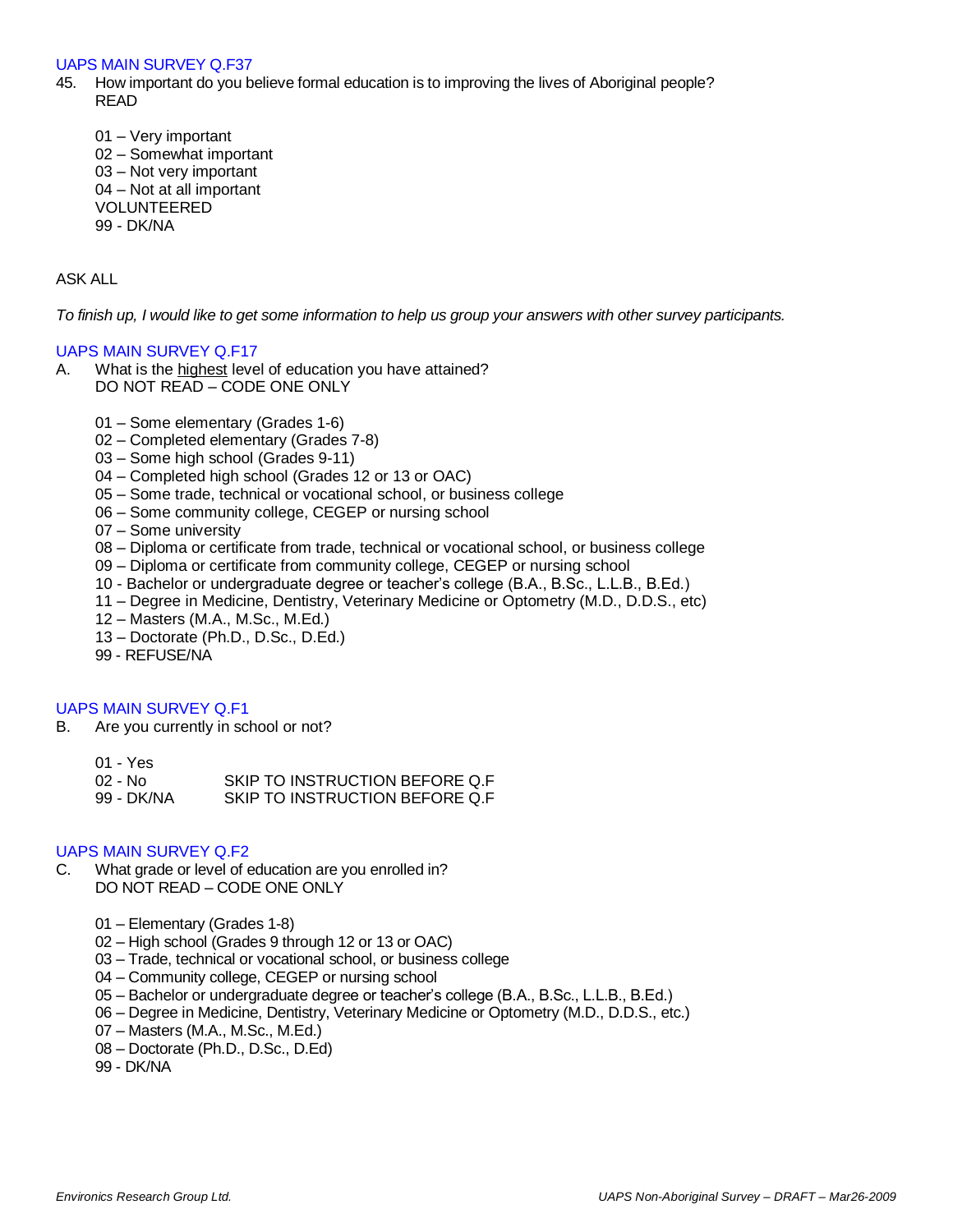## UAPS MAIN SURVEY Q.F15

- D. What is the *primary* source of funding for your current post-secondary education or training? DO NOT READ – CODE FIRST MENTION – CODE OTHER MENTIONS AT Q.E
	- 01 Family support (excluding loans)
	- 02 Government student loans
	- 03 Personal savings
	- 04 Employment/job income
	- 05 Bursaries
	- 06 Scholarships
	- 07 Bank/credit union loan
	- 08 Personal loans (i.e., from friends, relatives, etc.)
	- 09 RESP/other educational savings plans
	- 10 Government program assistance (e.g., Employment Insurance)
	- 11 Band or Aboriginal funding
	- 12 Social/income assistance (welfare)
	- 98 Other (SPECIFY \_\_\_\_\_\_\_\_\_\_\_\_\_\_\_\_\_
	- 99 DK/NA

## UAPS MAIN SURVEY Q.F16

- E. Do you have any other sources of funding? DO NOT READ – CODE ALL THAT APPLY
	- 01 Family support (excluding loans)
	- 02 Government student loans
	- 03 Personal savings
	- 04 Employment/job income
	- 05 Bursaries
	- 06 Scholarships
	- 07 Bank/credit union loan
	- 08 Personal loans (i.e., from friends, relatives, etc.)
	- 09 RESP/other educational savings plans
	- 10 Government program assistance (e.g., Employment Insurance)
	- 11 Band or Aboriginal funding
	- 12 Social/income assistance (welfare)
	- 98 Other (SPECIFY \_\_\_\_\_\_\_\_\_\_\_
	- 97 None/No other sources
	- 99 DK/NA

#### IF NOT IN SCHOOL, BUT ATTENDED PSE (Q.A CODES 5-13), ASK Q.F-G. OTHERWISE SKIP TO Q.H

#### UAPS MAIN SURVEY Q.F29

- F. You mentioned that you have some post-secondary education or training. What was the primary source of funding for this post-secondary education or training?
	- DO NOT READ CODE FIRST MENTION CODE OTHER MENTIONS AT Q.g
	- 01 Family support (excluding loans)
	- 02 Government student loans
	- 03 Personal savings
	- 04 Employment/job income
	- 05 Bursaries
	- 06 Scholarships
	- 07 Bank/credit union loan
	- 08 Personal loans (i.e., from friends, relatives, etc.)
	- 09 RESP/other educational savings plans
	- 10 Government program assistance (e.g., Employment Insurance)
	- 11 Band or Aboriginal funding
	- 12 Social/income assistance (welfare)
	- 98 Other (SPECIFY \_\_\_\_\_\_\_\_\_\_\_\_\_\_\_\_
	- 99 DK/NA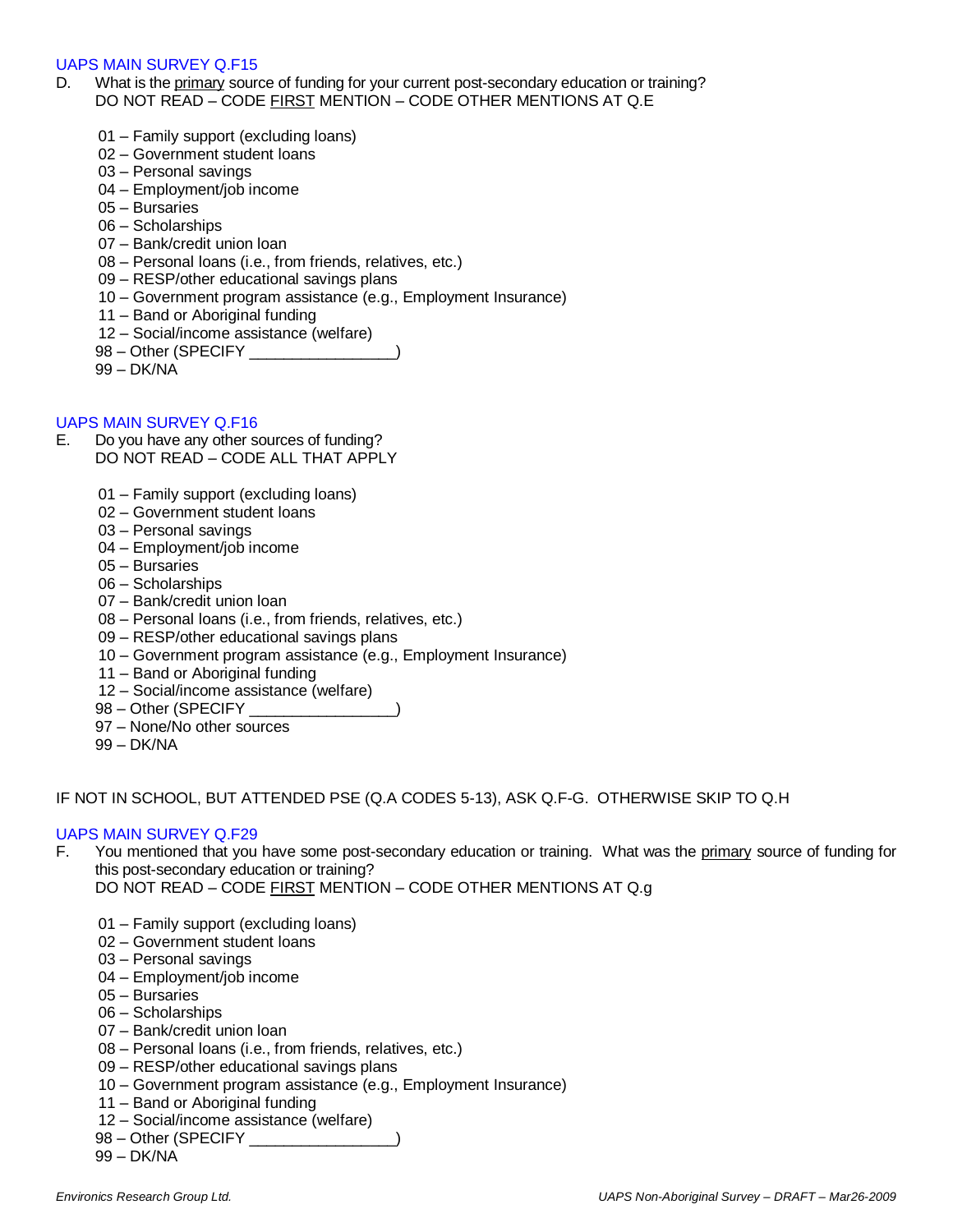#### UAPS MAIN SURVEY Q.F30

- G. Did you have any other sources of funding? DO NOT READ – CODE ALL THAT APPLY
	- 01 Family support (excluding loans)
	- 02 Government student loans
	- 03 Personal savings
	- 04 Employment/job income
	- 05 Bursaries
	- 06 Scholarships
	- 07 Bank/credit union loan
	- 08 Personal loans (i.e., from friends, relatives, etc.)
	- 09 RESP/other educational savings plans
	- 10 Government program assistance (e.g., Employment Insurance)
	- 11 Band or Aboriginal funding
	- 12 Social/income assistance (welfare)
	- 98 Other (SPECIFY \_\_\_\_\_\_\_\_\_\_\_
	- 97 None/No other sources
	- 99 DK/NA

## ASK ALL

## UAPS MAIN SURVEY Q.F40

- H. If you or someone you know wanted to go to college or university but didn't have enough money of their own to pay for it, do you think it would be a very good, good, bad or very bad idea to borrow money for school through a government student loan program?
	- 01 Very good 02 – Good 03 – Bad 04 – Very bad VOLUNTEERED 05 – Depends 99 – DK/NA

## UAPS MAIN SURVEY Q.F41

I. Do you have any children 17 years of age or younger?

| $01 - Yes$ |             |
|------------|-------------|
| $02 - No$  | SKIP TO Q.K |
| 99 - DK/NA | SKIP TO Q.K |

### UAPS MAIN SURVEY Q.F42

- J. Are you currently saving money to pay for your children's education after high school?
	- 01 Yes 02 – No
	- 99 DK/NA

## FC Tracking

K. In what year were you born?

Year

99 - DK/NA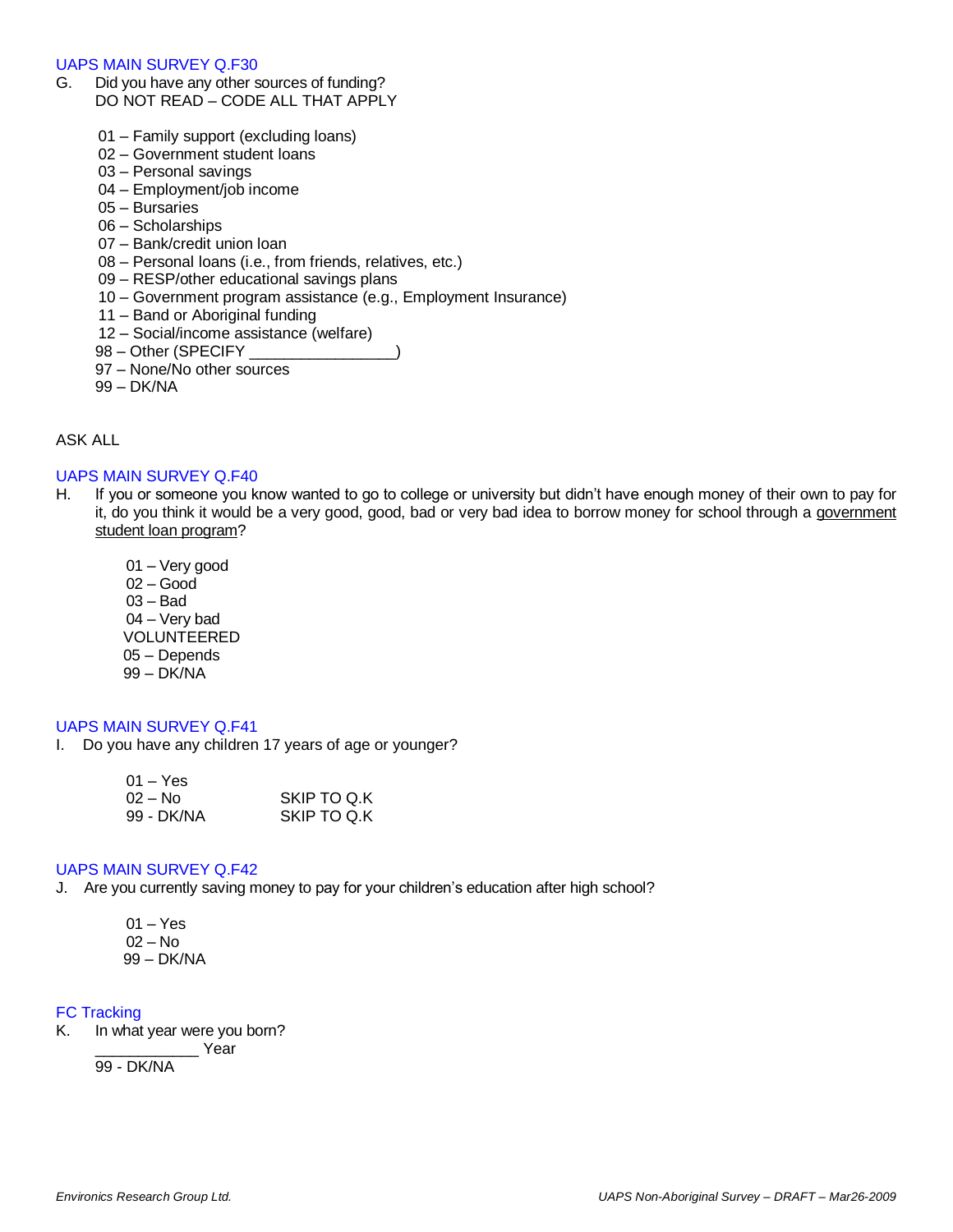## FC Tracking

- L. Were you born in: READ
	- 01 Canada
	- 02 United States
	- 03 Great Britain
	- 04 Another European country, or
	- 05 Another country, outside Europe and Canada and the U.S.?
	- 99 REFUSE/NA
- M. (IF BORN OUTSIDE CANADA) What year did you come to live in Canada?

Year 99- REFUSE/NA

- N. And were your parents born in Canada or in another country? DO NOT READ – CLARIFY FOR BOTH PARENTS
	- 01 Both parents in Canada
	- 02 One parent in Canada/one in another country
	- 03 Both parents in another country
	- 99 NA/REFUSE

## FC Tracking

- O. Which of the following categories best corresponds to the total annual income, before taxes, of all members of your household, for 2008?
	- READ STOP AS SOON AS CODE SELECTED
		- 01 Under \$30,000 02 - \$30,000 to \$60,000 03 - \$60,000 to \$80,000 04 - \$80,000 to \$100,000 05 - \$100,000 and over VOLUNTEERED 99 - REFUSE/DK/NA

## FC 06-4/T

P. And to better understand how results vary by communities of different sizes, may I have your 6-digit postal code? IF RESPONDENT REFUSES, ASK FOR FIRST THREE DIGITS ONLY

\_\_\_\_ \_\_\_ \_\_\_ \_\_\_ \_\_\_ \_\_\_ 999-999 - DK/NA

This completes the survey. In case my supervisor would like to verify that I conducted this interview, may I have your first name? First Name:

Thank you very much for your time and assistance.

IF ASKED FOR MORE INFORMATION, DIRECT RESPONDENT TO: www.environicsinstitute.org

# **Thank and end interview**